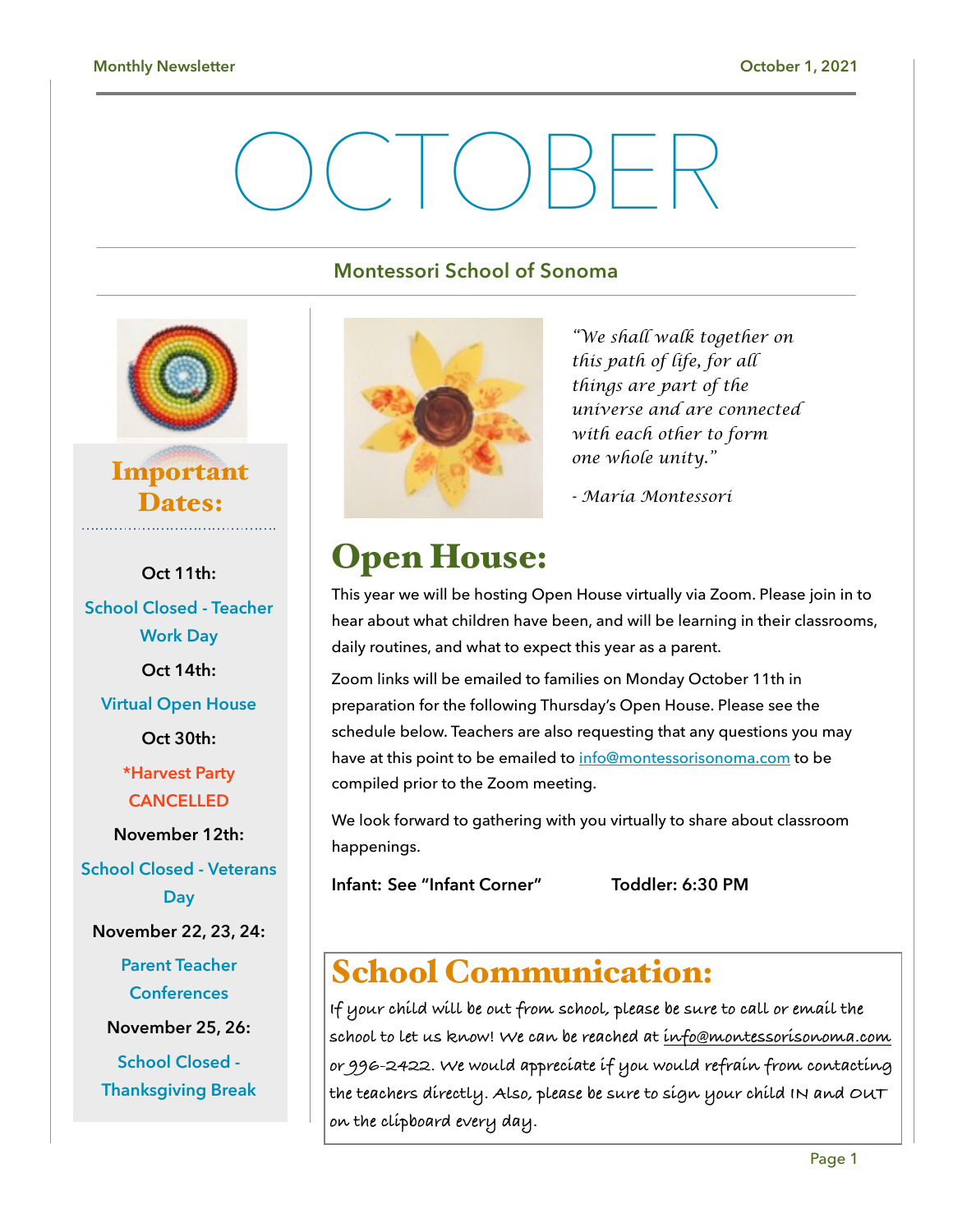**Monthly Newsletter October 1, 2021**

## Purple Air:

**We now have an air quality sensor at MSS! This will give us an accurate daily read of air quality** 

**specifically on our play yard. You can check it out on the Purple Air-Air** 



## **\*Harvest Party Cancelled:** We have

come to the difficult decision that while we would love to gather for the Harvest Party this year, we would feel it irresponsible to mix pods at this time. We're looking forward to 2022!

# Health Policy:

As recommended by Sonoma County Department of Health Services, **If your child has any one of the following symptoms, or is sent home with one of these symptoms, we are requiring photographic proof of a negative rapid COVID-19 test with your child's name and the date written on the test, or documentation of a negative PCR test, before returning to school.** 

## **The symptoms include:**

| Fever greater than<br>100.4 F/38 C | Fatigue                                                        |
|------------------------------------|----------------------------------------------------------------|
| Cough                              | Loss of smell or taste                                         |
| Sore throat                        | Nausea/vomiting                                                |
| Shortness of breath                | Diarrhea                                                       |
| Chills                             | Congestion                                                     |
| Headache                           | Runny nose (clear<br>nasal discharge does<br>not need to test) |
| Body Aches                         | Rash                                                           |

**Aside from the negative COVID-19 test, children need to stay home for a minimum of 24 hours after vomiting, diarrhea, or fever.**

**Approved tests**: Any over the counter rapid COVID-19 test is acceptable for the above symptoms. BinaxNOW (must show child's name and

date, written by you on the card) and Ellume (digital) can be purchased locally at CVS, they are also available through Amazon. IF there is a known positive COVID-19 student, or close exposure at school, we may require an Antigen/PCR test. We will let you know should that be the case.

*\*If you choose NOT to test your symptomatic child, your child will need to provide proof of alternate diagnosis from their healthcare provider (and meet MSS illness policy criteria before returning) OR they should complete 10 days of isolation (beginning the day after symptom onset).* 

Please continue to monitor your child for symptoms and stay home if they are experiencing illness. Please contact your healthcare provider if you have any additional questions or concerns regarding COVID-19.

# Emergency Text Alerts:

Did you receive the Emergency Text Alert Test? If not, please let us know so we can ensure that you will receive communication in the event of an emergency during school.

## **[Quality Monitoring Map](https://www.purpleair.com/map?opt=1/mAQI/a10/cC0#13.84/38.28539/-122.43622) Example 2 Access 12 Access 12 Access 12 Access 12 Access 12 Access 12 Access 12 Access 12 Access 12 Access 12 Access 12 Access 12 Access 12 Access 12 Access 12 Access 12 Access 12 Access 12 Access**

**MSS proudly uses Force of Nature cleaning products for all of our classroom surfaces. This industrial and non-toxic product can be used to replace many traditional cleaners. Read more on the [Force of Nature Website.](https://www.forceofnatureclean.com/the-science-electrolyzed-water-d-2/)**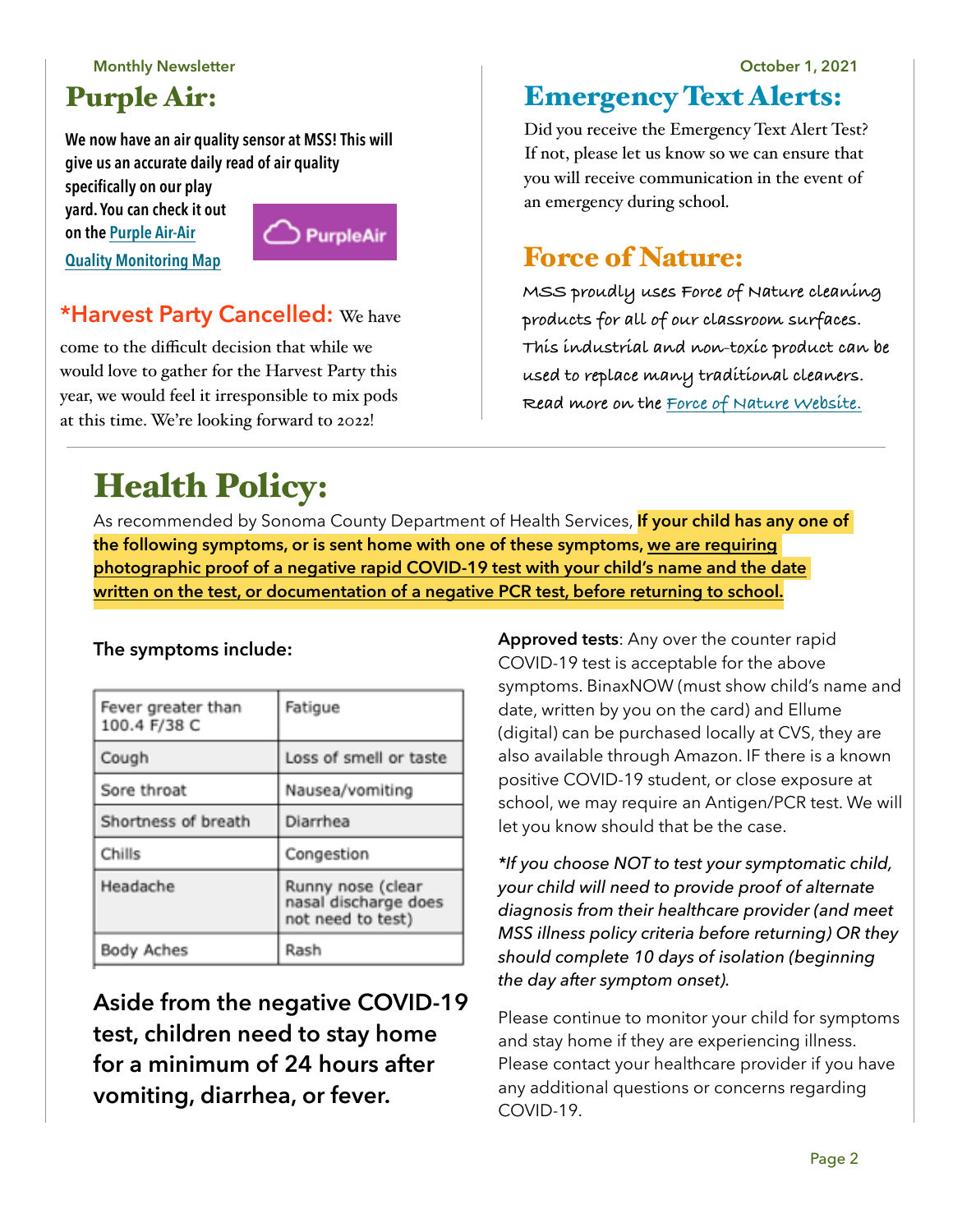#### **Monthly Newsletter October 1, 2021**



# Lunch & Snack Policy

Our lunch/snack policy is designed to ensure that all of our students have a productive day by eating healthy foods.

The best nutrition advice to keep your child healthy includes encouraging them to:

- Eat a **variety** of foods
- Balance the food you eat with **physical activity**
- Choose a diet with plenty of grain products, vegetables and fruits
- Choose a diet low in fat, saturated fat, and cholesterol
- Choose a diet moderate in sugars and salt
- Choose a diet that provides enough calcium and iron to meet their growing body's requirements.

Listed below are the lunch/snack guidelines. These foods are not allowed at lunch and/or for snack foods. These foods only serve as an obstacle and provide no nutritional value for your children.

- Cookies or candy (candy must be removed from Lunchable lunches)
- Any form of chocolate
- Chips
- Power drinks/Gatorade/Soda

If any of these items are brought to school, we will remove them from the child's lunch box and place them in a basket on the counter at the front desk, for caretakers to take home.

We as a staff would like to work with you and your families in instilling healthy habits and a better opportunity for your child to eat more of their lunch. We feel as though this policy will help us to achieve this goal. We ask for your support in this policy, as it will help us ensure that your child is not only eating their entire lunch but also a healthy lunch that will attribute to their success throughout the day. If at any point you need help with lunch ideas, please feel free to reach out!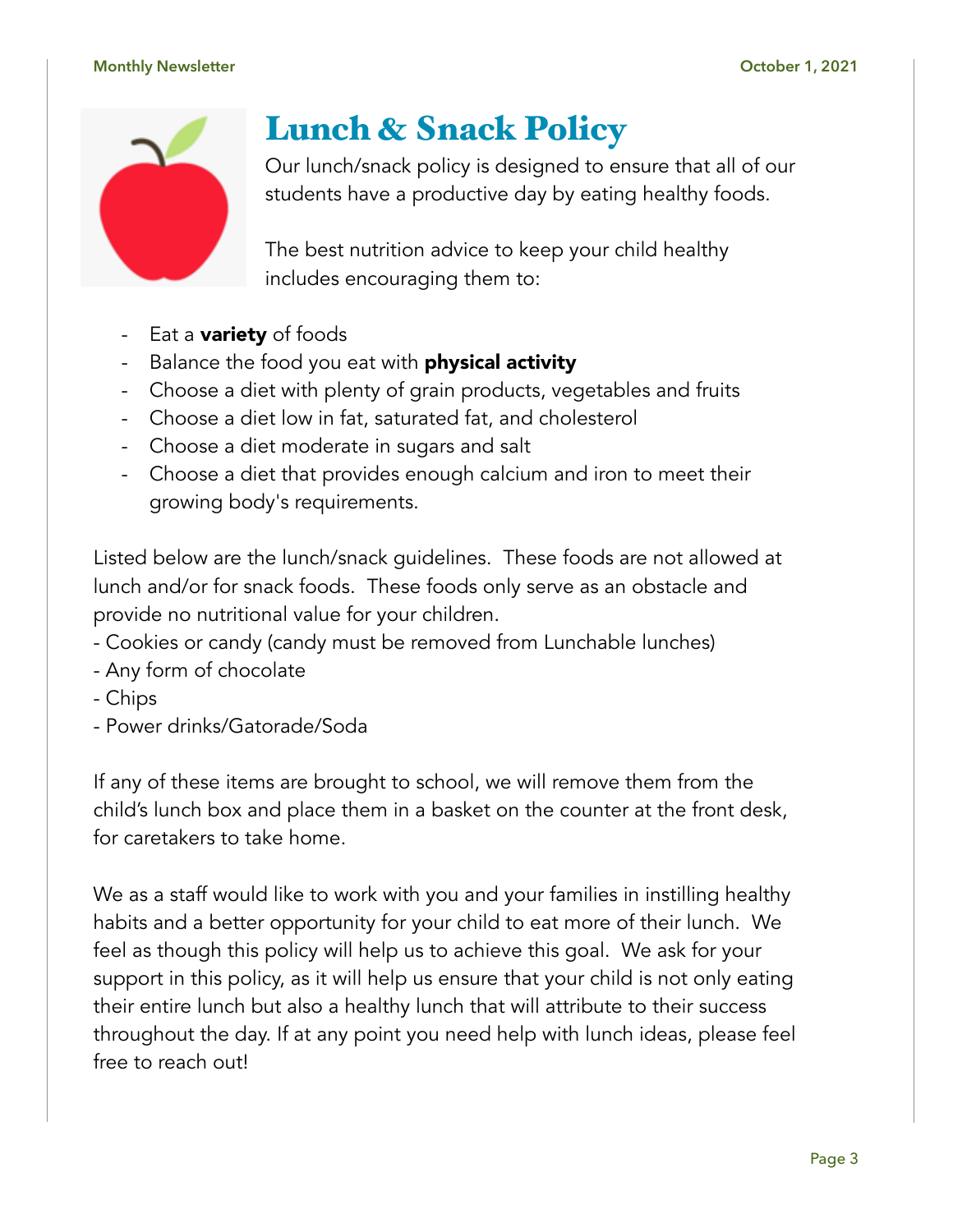# Infant Corner:

In lieu of an Open House this Fall, this Newsletter will go over our routine in more detail.

**- 8AM-9AM:** Our childcare classmates arrive and enjoy inside activities like coloring and music

**- 9AM-12PM:** Class time with up to seven children

- 9AM-9:45AM: Art, Music, Free Play, time to explore safety and socialize
- 9:45/10AM: Snack at our indoor tables. Snack varies, but it is usually fruit or cheese and crackers
- 10:30 11:30: Outside play: We do water play when the weather is warm, sand, climbing, talking and singing about what we see and hear around us.



The nature in and around our school is amazing to discuss with the children. The sheep, our school cat, birds, butterflies, flowers, trees, and the weather make great observations and discoveries. Talking about what we hear, see, feel, and smell really allow the children to explore our yard to it's fullest. They acquire gross motor skills from climbing the steps, mastering the small hills on the lawn, bouncing and kicking the balls and sliding down the slides. Having the opportunity to use their bodies is extremely important at this age.

#### -11:30 AM – 12:00PM: Inside for Lunch, Clean-Up

-12:00 PM – 2/3:30PM: Nap Time

During nap time we lower the shades, turn on white noise, and arrange the cots on the carpet. By 12:15 the children are asleep and nap time generally lasts a couple of hours. When the group wakes up we have a snack and change diapers. The remainder of the day is spent inside or outside depending on the energy of the classroom and weather. Some days we spend the afternoon quietly reading books and other days the group wants to run more out in the yard.

The routine of our day is simple enough for the children to remember it. Knowing what comes next is



The first priority for your child's time with us is always their safety. By creating a safe environment for them to observe, explore, and interact with us as caregivers as well as their peers. Busy, happy children are our goal. We are so fortunate to see their friendships grow and to watch their personalities blossom.

comforting and allows the kids to feel empowered about their time here.

Please always feel free to ask us any questions regarding your child's day. *– Karina & Katherine*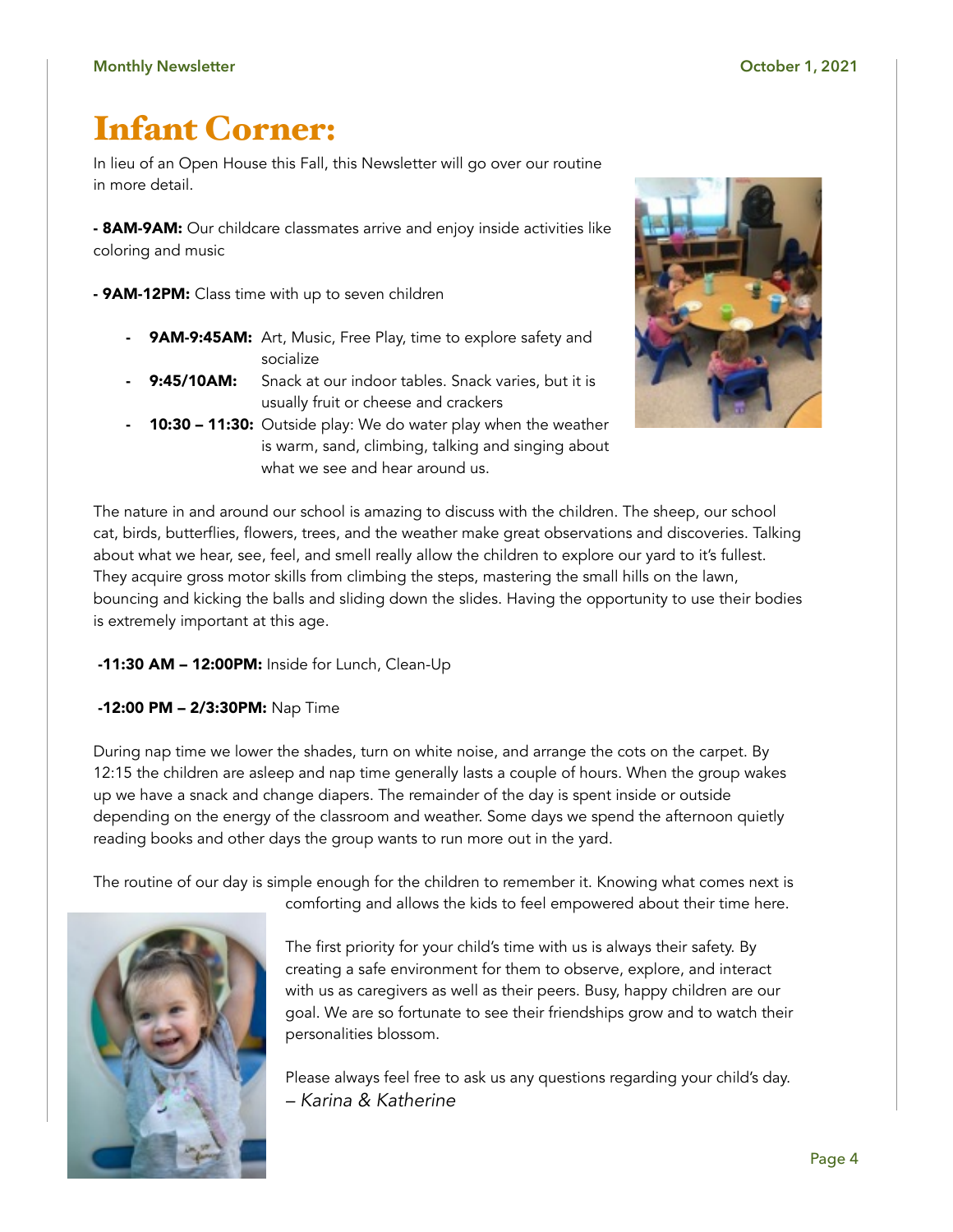## Toddler Corner:



Happy Fall!

We are off to a great start. The children are settling comfortably into the classroom routine. We are all learning the ground rules of our classroom. Our ground rules are introduced to keep order, clarify expectations, give children limits/boundaries and keep everyone safe. Some of the ground rules

are walking, carrying work with two hands, getting a rug, cleaning up after oneself, not disturbing others while working, and pushing in chairs. With these, the children are able to move freely, which allows for independence, coordination, order and concentration. All which lead to self-confidence, selfcontrol, and patience.

Monday, October 11<sup>th</sup> is a Staff Development Day - School will be CLOSED

October is Open House month. Our class will begin at 6:30 on October 14<sup>th</sup> via Zoom (a link to the Zoom meeting will be sent out that week). Cara and I will be sharing with you our class schedule, school policies, and answer any questions you may have. This is a time to talk about our class. In November, we will have parent/teacher conferences to talk specifically about your child.



#### A Few Reminders:

- Please call or email the school when your child is or will be absent
- Send your child with a mask
- Clearly mark all your child's belongings with their name

One of our Songs for the Autumn season is *In the Fall (to the tune of "She'll Be Comin' Around the Mountain")* 

When the leaves are red and yellow in the fall When the leaves are red and yellow in the fall When the leaves are red and yellow then the apples taste so mellow When the leaves are red and yellow in the fall

Noisy crows are flying all day in the sky, caw caw Noisy crows are flying all day in the sky, caw caw Noisy crows are flying all day, Mister Scarecrow says, "You go away" Noisy crows are flying all day in the sky, caw caw

Little pumpkins are growing in the sun, so big Little pumpkins are growing in the sun, so big Little pumpkins are growing Jack-O-Lanterns will be glowing Little pumpkins are growing in the sun, so big

*- Christine & Cara*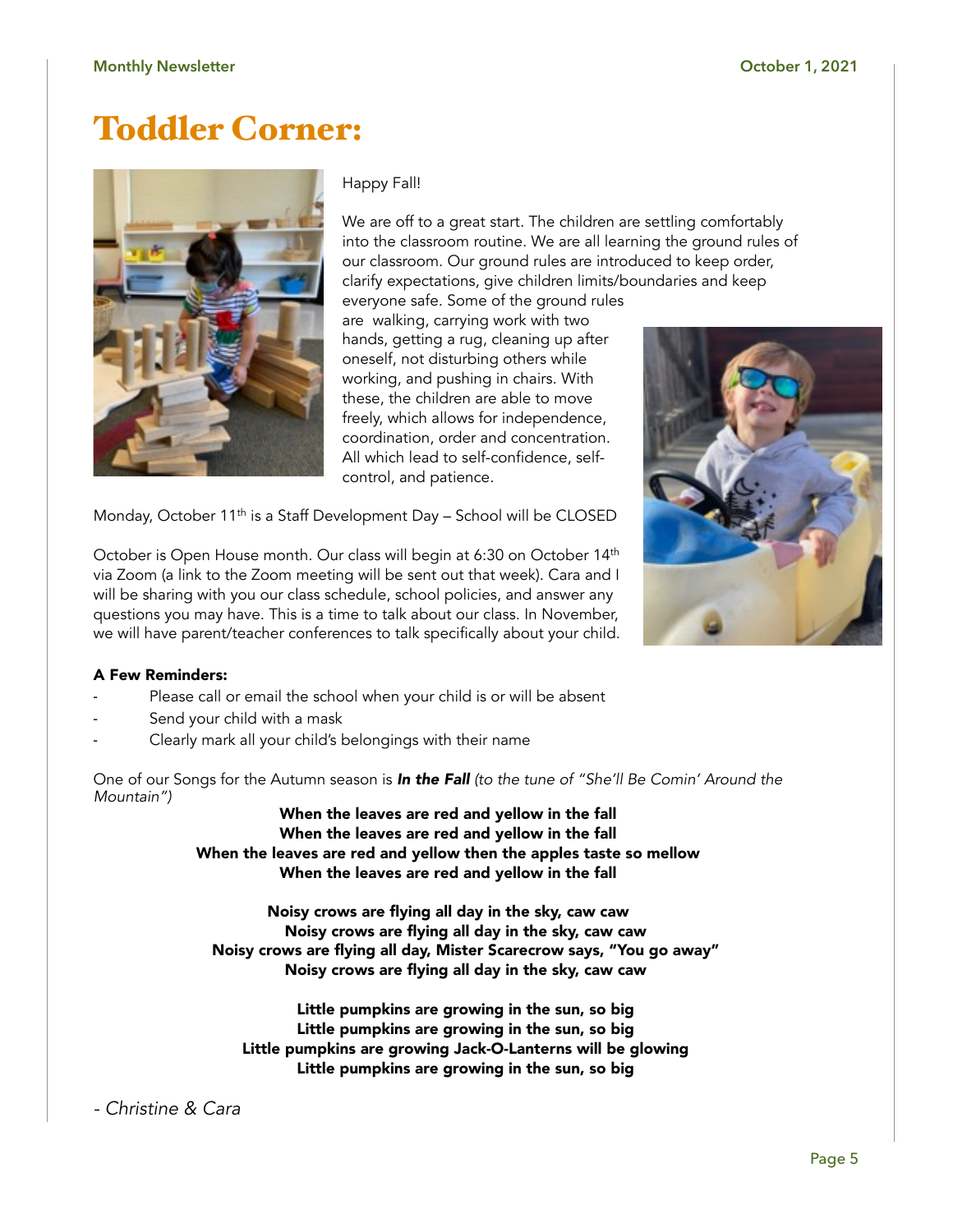## Primary Corner:



Dear families, We've had a great start to the school year.

New and returning students dove straight into learning, and we already have had birthday, equinox, and Peace Day celebrations.

Building a strong connection between home and school creates a bridge for each child to easily travel back and forth. Please read over the following reminders as they are very important for your child's transitions and success, and, also to our community at school.

*There is a term in our education called 'normalization' which essentially means:* 

'Becoming a **contributing** member of our community.'

Please…

- 1. arrive on time at 8:30 am for outside play and social interactions.
- 2. pick up on time for the safety of all students.
- 3. help your child(ren) **walk** through the gate after a brief and loving good-bye.
- 4. encourage children to handle their own belongings, such as carrying and dressing.

5. leave all unnecessary items such as backpacks, accessories, toys, umbrellas, etc. at home or in the car.

6. bring items for sharing; (non commercial) books, crafts, pictures, photos, nature treasures are welcome.

- 7. bring clean extra clothes the next day if your child goes home with dirty extra clothes.
- 8. provide a comfortable, well fitting child sized mask daily; one they can manage on their own.
- 9. pin longer hair back in a pony tail, bun, or pigtails so children can see their work.

### *A word of caring:*

Understandably it is difficult to imagine what it looks like to run a program for 48 children/families every day. The difference between a family of 3 or 4 members compared to a group setting of 24 is gigantic. Rules, values, expectations have to be tailored to each community. We thank you for supporting our policies, so we can provide, educate, and care for your wonderful children every minute of the day.

*We would like to encourage families to explore outside of commercial characters such as Disney, super heroes, princesses, etc, and this is the reason:*

Your children are in the first stage of development (Age 0-7), and we educate and support them in **finding who they are.** We are deeply interested in their curiosity, talents, thoughts as they discover and explore this beautiful Montessori environment.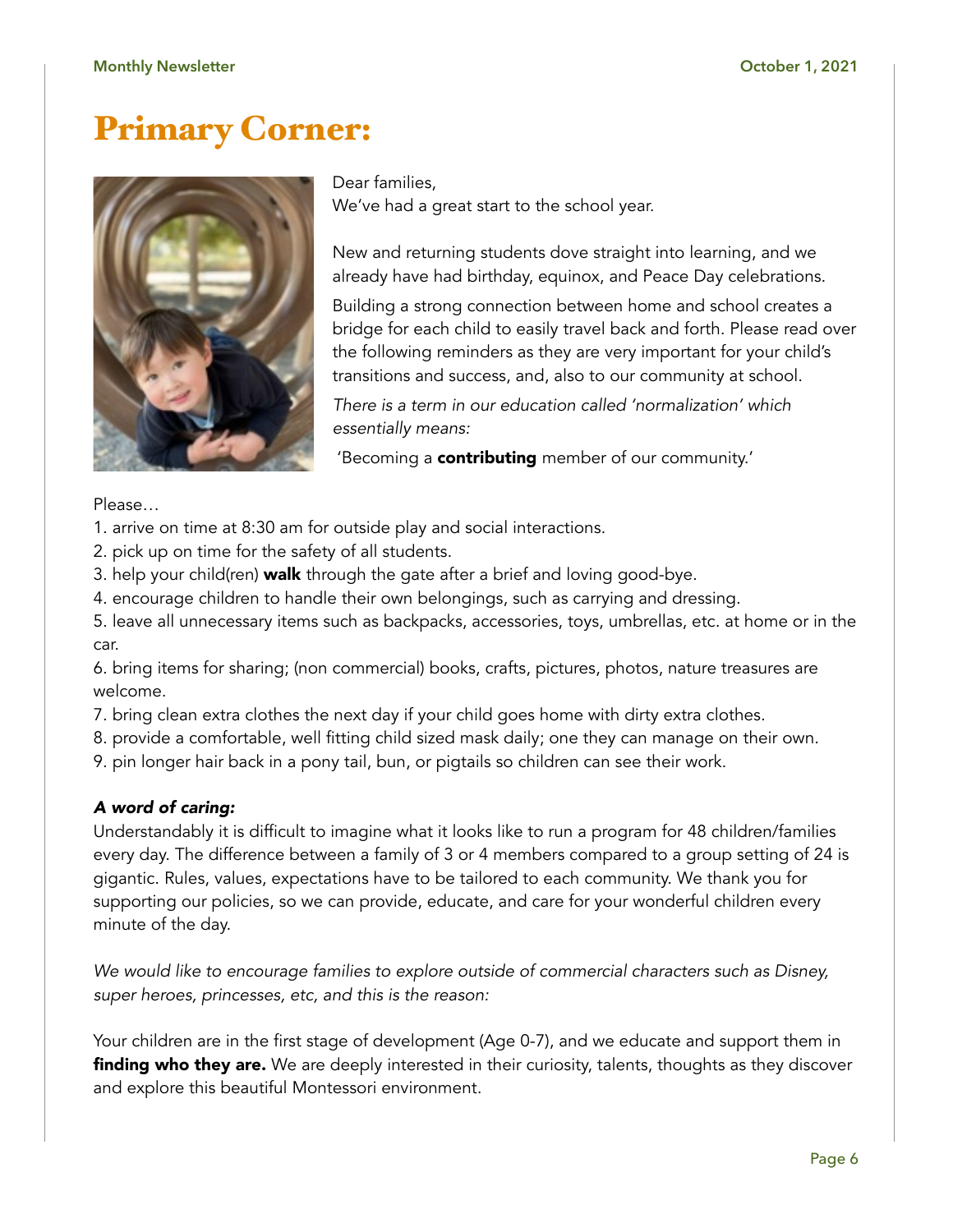# Primary Corner Cont'

Every single commercial character communicates one (or many) stereotypical message/s to the young mind: This is how you are supposed to look, sound, move, feel, respond, etc. as a boy or girl.

Knowing about the formative mind we simply find this inaccurate and restrictive. There are so, so many more possibilities than the media offers. We feel very protective of this young developing mind, and we want to protect them from distracting influences for this short period in life.

Once they grow more into a public setting, they will have to have resources within themselves to make decisions. Until then, we would like to be their advocate.

## *October:*

Our daily themes of Botany, Language, Mathematics, Geography, and Hand Work continue and build upon what has been established during September. Harvest, cooler weather, and friendship are subjects reflected in our group discussions and book selections. 3rd year students will focus on dynamic addition, reading and writing with the help of cultural subjects. So far, they have been flying high!

Thank you for your trust and support! *-Barbara & Rachel*

## Primary Class Schedule

### AM Primary

### PM Primary

8:30-9:00: Outside Play 9:00-9:20: Circle/Lesson 9:20-11:30: Work Time 10:00: Snack for All 11:30 – 11:45: Closing Circle

12:30 – 12:40: Quiet Time 1:05 – 2:45: Work Time

12:40 – 1:00: Circle/Lesson 2:45 – 3:05: Closing Circle 3:15: Going Home

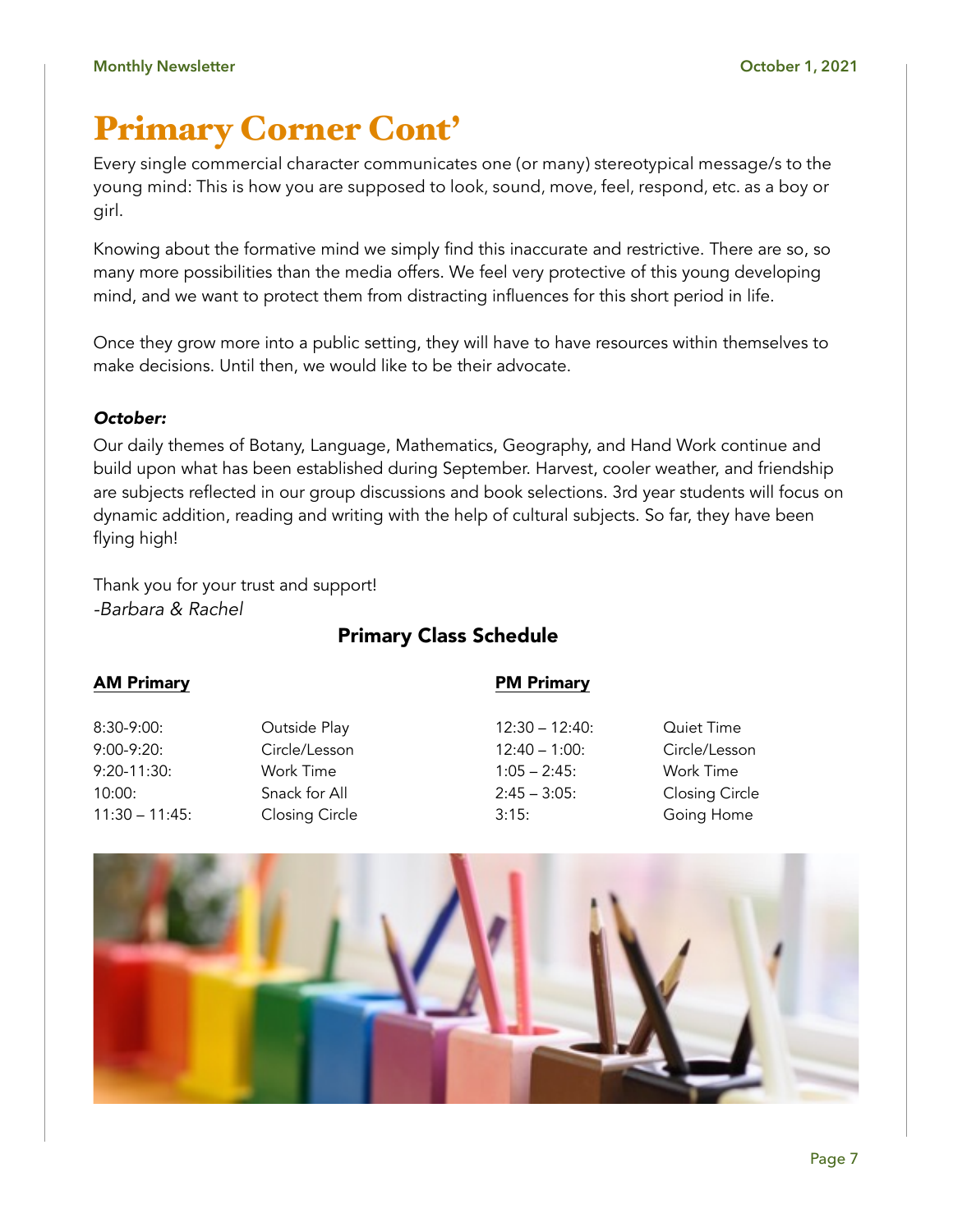#### **Monthly Newsletter October 1, 2021**

## Childcare Enrichment Corner:



Dear Childcare Enrichment Families,

September flew by! We have enjoyed getting to know your children these past weeks as we have shared our favorite things and our families with our friends. Our students spent a whole week creating beautiful self portraits that they can't wait to bring home to share with you.

## Looking

forward to October, we will be focusing on the theme "Food and Farming" as well as the author Oliver Jeffers. We will learn what plants need to survive, where our food comes from, and what animals live on a farm. Oliver Jeffers picture books are beautifully illustrated and have stories that inspire imagination. Art projects inspired by our theme will include dissecting plants and flowers and discussing their parts, making stamps out of food items, and learning about what products farm animals provide for us. We will be practicing the songs "Old Mac Donald," "Inch by Inch," and "Cock-a-doodle-doo!" during music time. We are looking forward to another fun month in the Childcare Enrichment Classroom!





*\*Reminder: Extra things from home should stay at home!* 

Thank you, -*Danielle & Natasha*